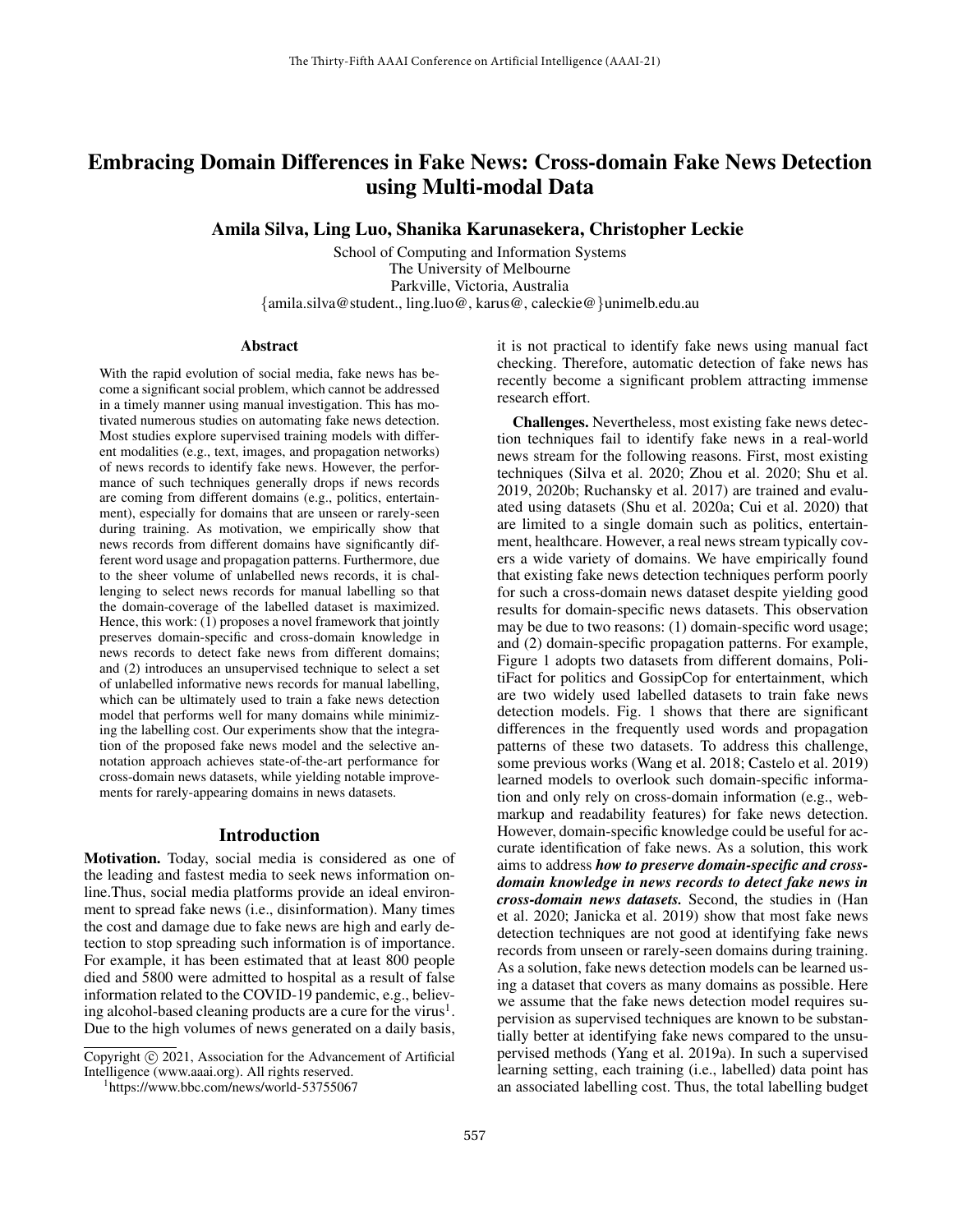

|                                                                                                                           |  |     | p-value   1.81e-2   5.81e-19   4.11e-4 | 3.42e-29 |  |  |  |  |  |  |  |
|---------------------------------------------------------------------------------------------------------------------------|--|-----|----------------------------------------|----------|--|--|--|--|--|--|--|
|                                                                                                                           |  | (h) |                                        |          |  |  |  |  |  |  |  |
| Figure 1: (a) Word clouds for the top 20 words in PolitiFact<br>and GossinCon (b) Two-sample t-test results conducted us- |  |     |                                        |          |  |  |  |  |  |  |  |
|                                                                                                                           |  |     |                                        |          |  |  |  |  |  |  |  |

and GossipCop. (b) Two-sample t-test results conducted using different graph-level features extracted from the propagation networks in PolitiFact and GossipCop.

constrains the number of data instances that can be selected for manual labelling. Due to the sheer volume of unlabelled news records available, there is a need to *identify informative news records to annotate such that the labelled dataset ultimately covers many domains while avoiding any selection biases.*

Contribution. To address the aforementioned challenges, this work makes the following contributions:

 $\bullet$  We propose a multimodal<sup>2</sup> fake news detection technique for cross-domain news datasets that learns domain-specific and cross-domain information of news records using two independent embedding spaces, which are subsequently used to identify fake news records. Our experiments show that the proposed framework outperforms state-of-the-art fake news detection models by as much as 7.55% in F1-score.

• We propose an unsupervised technique to select a given number of news records from a large data pool such that the selected dataset maximizes the domain coverage. By using such a dataset to train a fake news detection model, we show that the model achieves around 25% F1-score improvements for rarely-appearing domains in news datasets.

# Related Work

Fake news detection methods mainly rely on different attributes (text, image, social context) of news records to determine their veracity. Text content-based approaches (Yang et al. 2016; Volkova et al. 2017; Pérez-Rosas et al. 2018; Pennebaker et al. 2015) mainly explore word usage and linguistic styles in the headline and body of news records to identify fake news. Some works analyse the images in news records along with the text content for fake news detection. For example, the studies in (Jin et al. 2017; Wang et al. 2018; Khattar et al. 2019) use pre-trained image models (e.g.,

VGG-19, ResNet) to extract features from images, which are integrated with text features to identify fake news. Also, some works consider the social context of a news record, i.e., how the record is propagated across social media, as another modality to differentiate fake news records from real ones. Existing work in this line mostly applies various machine learning techniques to extract features from propagation patterns, including Propagation Tree Kernels (Ma et al. 2017), Recurrent Neural Networks (Wu et al. 2018; Liu et al. 2018), and Graph Neural Networks (Monti et al. 2019). However, all these modalities (i.e., text, propagation patterns) generally show notable differences (see Figure 1) for news records in different domains. Thus, most existing techniques perform poorly for cross-domain news datasets due to their inability to capture such domain-specific variations. Our model also relies on the text content and social context of news. However, the main objective of our model is to capture such domain-specific variations of news records.

Domain-agnostic Fake News Detection. Several previous works have attempted to perform fake news detection using cross-domain datasets. In (Wang et al. 2018), an event discriminator is learned along with a multimodal fake news detector to overlook domain-specific information in news records. The study in (Castelo et al. 2019) carefully selects a set of features (e.g., psychological features, readability features) from news records that are domain-invariant. These techniques rely only on cross-domain information in news records. In contrast, Han et al. (2020) consider crossdomain fake news detection as a continual learning task, which learns a model for a large number of tasks sequentially. This work adopts Graph Neural Networks to detect fake news using their propagation patterns and applies wellknown continual learning approaches Elastic Weight Consolidation (Kirkpatrick et al. 2017) and Gradient Episodic Memory (Lopez-Paz et al. 2017) to address cross-domain fake news detection problem. This approach has two limitations: (1) it assumes that the news records from different domains arrive sequentially, though this is not always true for real-world streams; and (2) it requires the domain of news records to be known, which is not generally available. In contrast, our approach exploits both domain-specific and cross-domain knowledge of news records without knowing the actual domain of news records.

Active Learning for Fake News Detection. Almost all the aforementioned models are supervised. Although there are unsupervised fake news detection techniques (Yang et al. 2019b; Hosseinimotlagh et al. 2018), they are generally inferior to the supervised approaches in terms of accuracy. However, the training of supervised models requires large labelled datasets, which are costly to collect. Therefore, how to obtain fresh and high-quality labelled samples for a given labelling budget is challenging. Some works (Wang et al. 2020; Bhattacharjee et al. 2017) adopt conventional active learning frameworks to select high-quality samples, in which the model is initially trained using a small randomly selected dataset. Then, the beliefs derived from the initial model are used to select subsequent instances to annotate. This approach has two limitations: (1) it requires a pre-trained model to select instances; and (2) it is known

<sup>&</sup>lt;sup>2</sup>We define multimodality as information acquired from different sources/attributes following (Zhang et al. 2017), instead of restricting just for sensory media (e.g., text, image).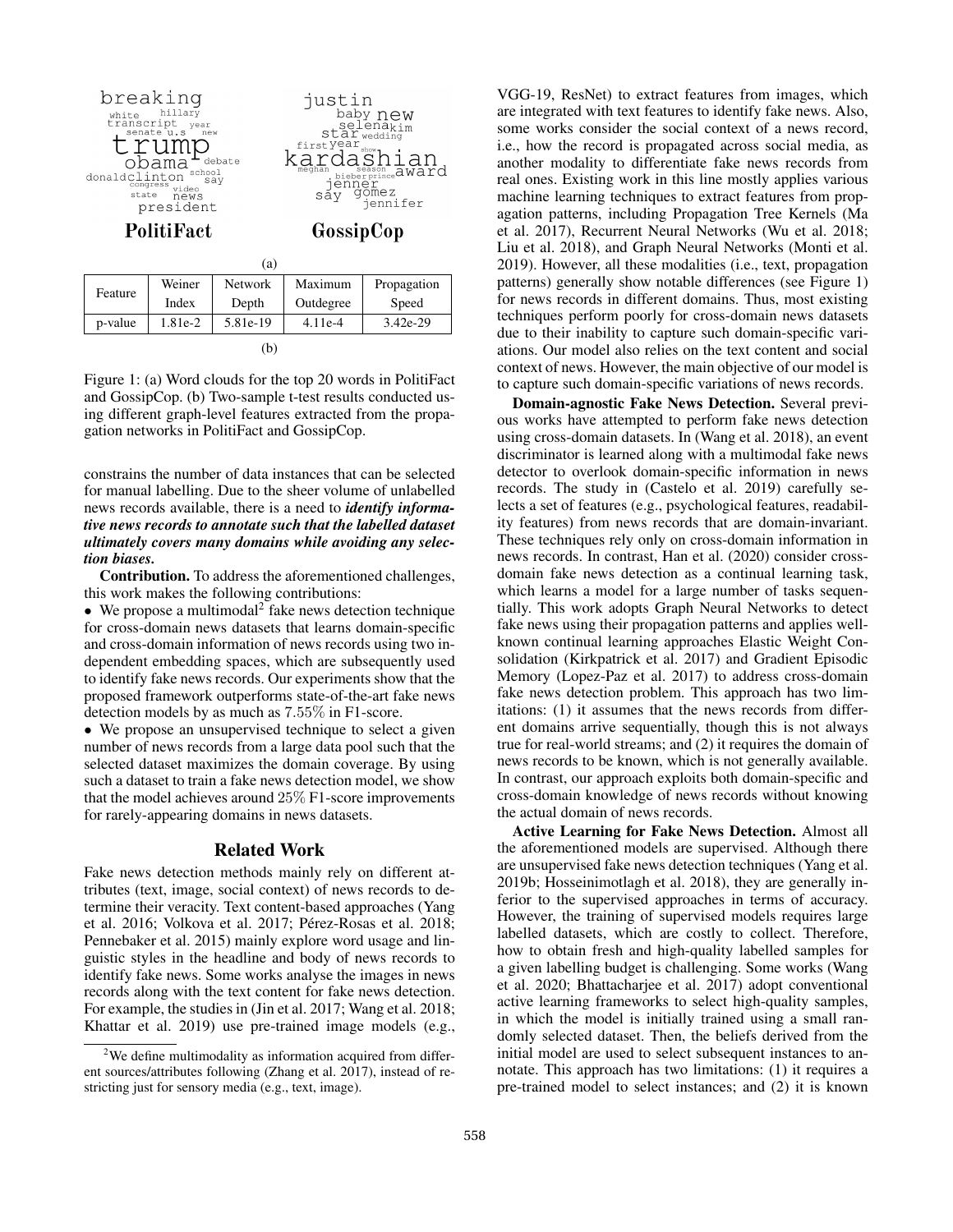

Figure 2: Overview of the proposed framework. In the illustrated embedding spaces, each data point's colour and shape denote its domain label and veracity label (i.e., triangle for fake news and circle otherwise) respectively.

Table 1: Descriptive statistics of PolitiFact, GossipCop and CoAID datasets.

| Dataset     |     | PolitiFact   GossipCop | ∣ CoAID |
|-------------|-----|------------------------|---------|
| # Fake News | 269 | 1269                   | 135     |
| # Real News | 230 | 2466                   | 1568    |

to be highly vulnerable to the biases introduced by the initial model. In contrast, our instance selection approach does not depend on such an initial model. Also, none of the previous works attempted to explicitly maximize the domaincoverage of the labelled dataset, which is vital to train a model that perform equally well for multiple domains.

# Problem Statement

Let R be a set of news records. Each record  $r \in R$  is represented as a tuple  $\langle t^r, W^r, G^r \rangle$ , where (1)  $t^r$  is the timestamp when r is published online; (2)  $W^r$  is the text content of r; and (3)  $G<sup>\hat{r}</sup>$ </sup> is the propagation network of r for time bound  $\Delta T$ . We keep  $\Delta T$  low (= five hours) for our experiments to evaluate early detection performance. Each propagation network  $G^r$  is an attributed directed graph  $(V^r, E^r, X^r)$ , where nodes  $V^r$  represent the tweets/retweets of  $r$  and the edges  $E^r$  represent the retweet relationships among them.  $X^r$  is the set of attributes of the nodes (i.e., tweets) in  $G<sup>r</sup>$ . More details about  $E^r$  and  $G^r$  are given in (Silva et al. 2021).

Our problem consists of two sub-tasks: (1) select a set of instances  $R^L$  from R to label while adhering to the given labelling budget  $B$ , which constrains the number of instances in  $R^L$ . The labelling process assigns a binary label  $y^r$  for each record  $r: y^r$  is 1 if r is false and 0 otherwise; (2) learn an effective model using  $R^L$  to predict the label  $y^r$  for unlabelled news records  $r \in R^U$  as false or real news records. In this work,  $R(R^L \cup R^U)$  is not constrained to a specific domain. To emulate such a domain-agnostic dataset, we combine three publicly available datasets: (1) PolitiFact (Shu

et al. 2020a), which consists of news related to politics; (2) GossipCop (Shu et al. 2020a), a set of news related to entertainment stories; and (3) CoAID (Cui et al. 2020), a news collection related to COVID-19. All three datasets provide labelled news records and all the tweets related to each news item. The statistics of the datasets are shown in Table 1.

# Our Approach

As shown in Fig. 2, the proposed fake news detection model consists of two main components: (1) unsupervised domain embedding learning (Module A); and (2) supervised domain-agnostic news classification (Module B). These two components are integrated to identify fake news while exploiting domain-specific and cross-domain knowledge in the news records. In addition, the proposed instance selection approach (Module C) adopts the same domain embedding learning component to select informative news records for labelling, which eventually yields a labelled dataset that maximizes the domain-coverage.

# Unsupervised Domain Discovery

For a given news record  $r$ , assume that its domain label is not available. The proposed unsupervised domain embedding learning technique exploits multimodal content (e.g., text, propagation network) of  $r$  to represent the domain of  $r$  as a low-dimensional vector  $f_{domain}(r)$ . Our approach is motivated by: (1) the tendency of users to form groups containing people with similar interests (i.e., homophily) (McPherson et al. 2001), which results in different domains having distinct user bases; and (2) the significant differences in domain-specific word usage as shown in Figure 1a.

We exploit the aforementioned motivations by constructing a heterogeneous network which consists of both users tweeting the news items and words in the news title as nodes, using the following steps (Line 1-9 in Algo. 1): (1) create a set  $S<sup>r</sup>$  for each news record r by adding all the users  $U<sup>r</sup>$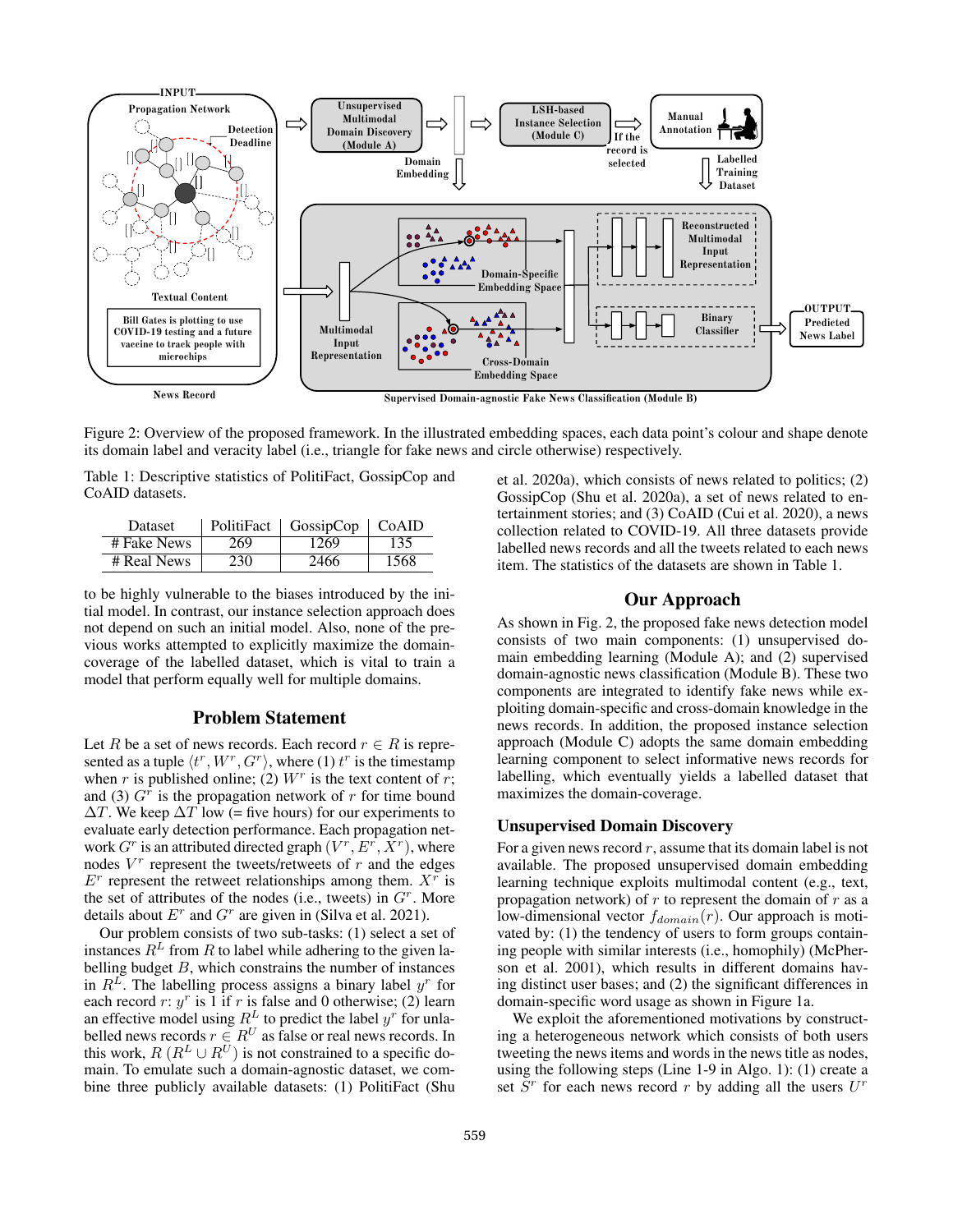Algorithm 1: Domain Embedding Learning

**Input:** A collection of news records  $R$ **Output:** Domain embeddings  $f_{domain}(r)$  of  $r \in R$ // Network construction 1 Initialize an empty graph  $G$ ; 2 for  $r \in R$  do 3  $S^r \leftarrow X^r \cup U^r$ 4 **for** each pair  $(s_1, s_2) \in S$  **do** 5  $\Big|$   $e \leftarrow (\{s_1, s_2\}, 1);$ <sup>6</sup> if *edge* e *exists in graph* G then <sup>7</sup> Increment edge e in graph G by 1; <sup>8</sup> else  $9 \mid \cdot \cdot \cdot$  Add edge *e* to graph *G*; // Community Detection 10  $C \leftarrow$  Find communities in G using Louvain; // Embedding Learning 11 for  $r \in R$  do 12 Compute  $f_{domain}(r)$  using Eq. 2 13 Return  $f_{domain}(r)$  of  $r \in R$ .

in the propagation network  $G<sup>r</sup>$  and all the words appearing in the news title  $W<sup>r</sup>$  (tokenized using whitespaces); (2) for each pair of items in  $S<sup>r</sup>$ , build a weighted edge  $e$  linking the two items in the graph; and (3) repeat Steps 1 and 2 for all the news records, until we obtain the final network  $G$ . Then, we adopt the Louvain algorithm<sup>3</sup> (Blondel et al. 2008) to identify communities in G. Here, we select the Louvain algorithm as it was shown to be one of the best performing parameter-free community detection algorithms in (Fortunato 2010). At the end of this step, we obtain a set of communities/clusters C, each having either a highly connected set of users or words. As the nodes of G contain both users and words, such communities may have formed either due to a set of users engaging with similar news records or a set of words only appearing within a fraction of news records. Following the aforementioned motivations, this work assumes each community in C belongs to a single domain.

In the next step, we compute the soft membership  $p(r \in$  $c$ ) of r in a cluster c using the following equation:

$$
p(r \in c) = \sum_{v \in c \cap r} v_{deg} / \sum_{c \in C} \sum_{v \in r} v_{deg}
$$
 (1)

Here  $p(r \in c)$  is proportional to the number of common users or words that  $r$  and  $c$  have. Each node (i.e., user or word) v is weighted using the degree  $v_{deg}$  in G (i.e., number of occurrences) to reflect their varying importance for the corresponding community. Finally, we produce the domain embedding  $f_{domain}(r) \in \mathbb{R}^{|C|}$  of r as the concatenation of  $r$ 's likelihood belonging to communities in  $C$ :

$$
f_{domain}(r) = p(r \in c_1) \oplus p(r \in c_2) \oplus \ldots p(r \in c_{|C|}) \tag{2}
$$

where ⊕ denotes concatenation.

In Figure 3, we adopt t-SNE (Maaten et al. 2008) to visualize the domain embedding space of the proposed ap-



Figure 3: t-SNE visualization of domain embeddings from: (a) user-based domain discovery algorithm in (Chen et al. 2020) and (b) multimodal domain discovery approach proposed in this work.

proach and the user-based domain discovery algorithm proposed in (Chen et al. 2020). Due to space limitations, we present more details about the baseline in (Silva et al. 2021). As can be seen in Figure 3, the proposed approach yields a clear separation between the domains compared to the baseline. This may be mainly due to the ability of our approach to jointly exploit multimodalities, both users and text of news records to discover their domains. In addition, most previous works on domain discovery ultimately assign hard domain labels for news records, which could lead to substantial information loss. For example, some news records may belong to multiple domains, which cannot be captured using hard domain labels. Hence, by having a low-dimensional vector to represent embedding, our approach could preserve such knowledge related to the domains of news records.

## Domain-agnostic News Classification

In our news classification model, each news record  $r$  is represented as a vector  $f_{input}(r)$  using the textual content  $W<sup>r</sup>$  and the propagation network  $G<sup>r</sup>$  of r (elaborated in the section Experiments). Then, our classification model maps  $f_{input}(r)$  into two different subspaces such that one preserves the domain-specific knowledge,  $f_{specific}$  :  $f_{input}(r) \rightarrow \mathbb{R}^d$ , and the other preserves the cross-domain knowledge  $f_{shared}$ :  $f_{input}(r) \rightarrow \mathbb{R}^d$ , of r. Here d is the dimension of the subspaces. Then, the concatenation  $f_{specific}(r)$  and  $f_{shared}(r)$  is used to recover the label  $y<sup>r</sup>$ and the input representation  $f_{input}(r)$  of r during training via two decoder functions  $g_{pred}$  and  $g_{recons}$  respectively.

$$
\overline{y'} = g_{pred}(f_{specific}(r) \oplus f_{shared}(r))
$$

$$
\overline{f_{input}(r)} = g_{recon}(f_{specific}(r) \oplus f_{shared}(r))
$$

$$
L_{pred} = BCE(y^r, \overline{y^r})
$$
(3)

$$
L_{recon} = ||f_{input}(r) - \overline{f_{input}(r)}||^2
$$
 (4)

where  $\overline{y}^r$  and  $f_{input}(r)$  denote the predicted label and the predicted input representation respectively. BCE stands for the Binary Cross-Entropy loss function. We minimize  $L_{pred}$  and  $L_{recon}$  to find the optimal parameters of  $(f_{specific}, f_{shared}, g_{pred}, g_{recon}).$ 

<sup>&</sup>lt;sup>3</sup>Please see Supplementary Material in (Silva et al. 2021) for detailed pseudo code of the Louvain algorithm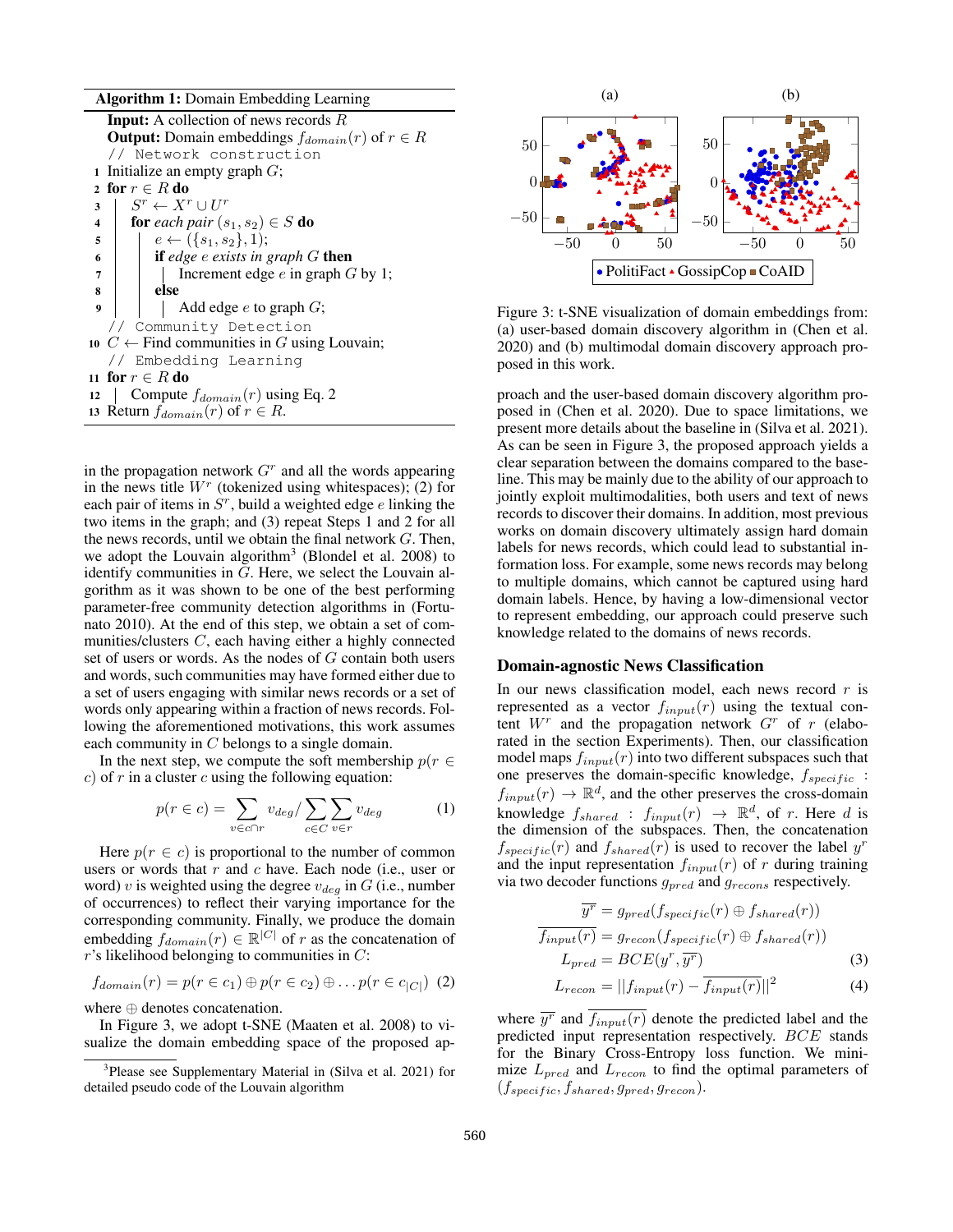However,  $L_{pred}$  and  $L_{recon}$  do not leverage domain differences in news records. Hence, we now discuss how the mapping functions for subspaces,  $f_{specific}$  and  $f_{shared}$ , are further learned to preserve the domain-specific and crossdomain knowledge in news records.

Leveraging Domain-specific Knowledge To preserve the domain-specific knowledge, we introduce an auxiliary loss term  $L_{specific}$  to learn a new decoder function  $g_{specific}$ to recover the domain embedding  $f_{domain}(r)$  of r using the domain-specific representation  $f_{specific}(r)$ . We minimize  $L_{specific}$  to find the optimal parameters for  $(f_{specific}, g_{specific})$  to capture the domain-specific knowledge by  $f_{specific}$ , and this process can be defined as follows:

$$
L_{specific} = ||f_{domain}(r) - g_{specific}(f_{specific}(r))||^2
$$

$$
(\hat{g}_{specific}, \hat{f}_{specific}) = \operatorname*{argmin}_{(g_{specific}, f_{specific})} (L_{specific})
$$
(5)

Leveraging Cross-domain Knowledge In contrast, we learn  $f_{shared}$  to overlook domain-specific knowledge of the news records. Consequently,  $f_{shared}$  preserves the crossdomain knowledge in the news records. Here, we train a decoder function  $g_{shared}$  to accurately predict the domain of r using  $f_{shared}(r)$ . Meanwhile, we learn  $f_{shared}$  to fool the decoder  $g_{shared}$  by maximizing the loss of  $g_{shared}$ . Such a formulation forces  $f_{shared}$  to only rely on crossdomain knowledge, which are useful to transfer the knowledge across domains. This process can be defined as a minimax game between  $g_{shared}$  and  $f_{shared}$  as follows:

$$
L_{shared} = ||g_{shared}(f_{shared}(r)) - f_{domain}(r)||^2
$$
  

$$
(\hat{g}_{shared}, \hat{f}_{shared}) = \underset{f_{shared}}{\text{argmin}} \underset{g_{shared}}{\text{argmax}} (-L_{shared}) \qquad (6)
$$

Integrated Model Then the final loss function of the model is formulated as:

$$
L_{final} = L_{pred} + \lambda_1 L_{recon} + \lambda_2 L_{specific} - \lambda_3 L_{shared} \tag{7}
$$

where  $\lambda_1, \lambda_2$  and  $\lambda_3$  controls the importance given to each loss term compared to  $L_{pred}$  (i.e., main task).

To learn the minimax game in  $L_{shared}$ , the final loss function  $L_{final}$  is sequentially optimized using the following two steps:

$$
(\hat{\theta}_1) = \underset{\theta_1}{\text{argmin}} L_{final}(\theta_1, \theta_2)
$$
 (8)

$$
(\hat{\theta}_2) = \underset{\theta_2}{\operatorname{argmax}} L_{final}(\hat{\theta}_1, \theta_2)
$$
 (9)

where  $\theta_1$  and  $\theta_2$  denote the parameters in ( $f_{specific}, f_{shared}$ ,  $g_{specific}, g_{pred}, g_{recon}$ ) and  $g_{shared}$  respectively. The empirically studied convergence properties of the proposed optimization scheme are presented in (Silva et al. 2021).

#### LSH-based Instance Selection

The aforementioned model is able to exploit the domainspecific and cross-domain knowledge in news records to identify their veracity. Nevertheless, if the model is used to identify fake news records in unseen or rarely appearing domains during training, we empirically observe that the performance of the model substantially drops. This observation



Figure 4: Statistics of datasets selected using random selection (Rand) and the proposed LSH-based technique (LSH). (a) Number of fake and real news records selected from each domain when  $B/|R| = 0.1$  and (b) domain-coverage measure  $\lambda$  (lower  $\lambda$  is better) for different  $B/|R|$  values.

is expected and is consistent with the findings in (Castelo et al. 2019), which could be due to the domain-specific word usage and propagation patterns as shown in Fig. 1. Hence, we propose an unsupervised technique to come up with a labelled training dataset for a given labelling budget  $B$  such that it covers as many domains as possible. The ultimate objective of this technique is to learn a model using such a dataset that performs well for many domains.

Our approach initially represents each news record  $r \in R$ using its domain embedding  $f_{domain}(r)$ . Then, we propose a Locality-Sensitive Hashing (LSH) algorithm based on random projection to select a set of records in  $R$  that are distant in the domain embedding space, which can be elaborated using the following steps:

1. Create |H| different hash functions such as  $H_i(r)$  =  $sgn(h_i \cdot f_{domain}(r))$ , where  $i \in \{0, 1, \ldots, |H|-1\}$  and  $h_i$  is a random vector, and  $sgn(.)$  is the sign function. The random vectors  $h_i$  are generated using the following probability distribution, as such a distribution was shown to perform well for random projection-based techniques (Achlioptas 2001):

$$
h_{i,j} = \sqrt{3} \times \begin{cases} +1 & \text{with probability } 1/6\\ 0 & \text{with probability } 2/3\\ -1 & \text{with probability } 1/6 \end{cases} \tag{10}
$$

2. Construct an  $|H|$ -dimensional hash value for each news record r as  $H_0(r) \oplus H_1(r) \oplus \ldots \oplus H_{|H|-1}(r)$ , where  $\oplus$  defines the concatenation operation. According to the Johnson-Lindenstrauss lemma (Johnson et al. 1984), such hash values approximately preserve the distances between the news records in the original embedding space with high probability. Hence, neighbouring records in the domain embedding space are mapped to similar hash values.

3. Group the news records with similar hash values to construct a hash table.

4. Randomly pick a record from each bin in the hash table and add to the selected dataset pool.

5. Repeat steps  $(1)$ ,  $(2)$ ,  $(3)$  and  $(4)$  until the size of the dataset pool reaches the labelling budget B.

In Figure 4a, we compare 10% of the original dataset selected using the proposed approach and random selection.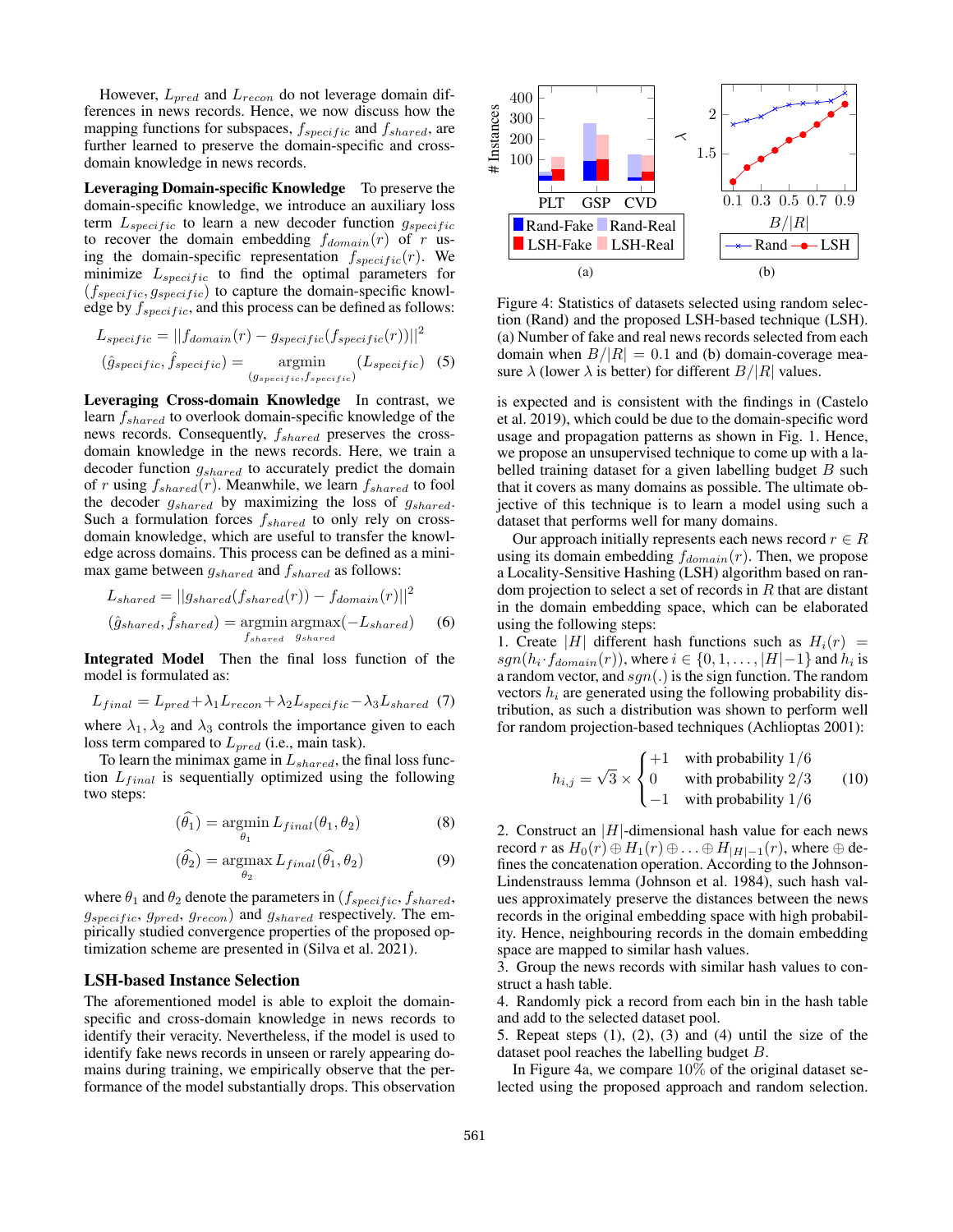As can be seen, random selection follows the empirical distribution of the datasets in Table 1 and picks few instances from rarely appearing domains (e.g., fake/real news in PolitiFact, fake news in CoAID). Thus, the model trained on such a dataset may poorly perform on rarely appearing domains. In contrast, the proposed approach provides a significant number of samples from even rarely occurring domains.

In addition, the proposed approach is efficient  $(O(|H||R|))$ complexity) compared to the naive farthest point selection algorithms (e.g., k-Means (Lloyd 1982) with  $O(|R|^2)$  complexity, where  $|R| \gg |H|$ ). To measure the domain coverage of the instances selected from the proposed instance selection approach, we adopt the metric introduced in (Laib et al. 2017), which can be computed as follows for a given set of records  $r_1, r_2, ..., r_n$  that are represented using their domain embeddings:  $\lambda = \frac{1}{\overline{s}}$  $\frac{1}{\delta}$  $\left(\frac{1}{n} \sum_{i=1}^{n} (\delta_i - \overline{\delta})^2 \right)^{\frac{1}{2}}$ , where P  $\delta_i = min_k(L2\,norm(f_{domain}(r_i), f_{domain}(r_k)))$  and  $\delta =$  $\delta_i/n$ . If the coverage is high,  $\lambda$  is small. Hence, the proposed approach yields a better domain-coverage compared to random instance selection as shown in Figure 4b.

# Experiments

# Experimental Setup

Encoding and Decoding Functions In our model, each record  $r$  is initially represented as a low-dimensional vector  $f_{input}(r)$  using its text content and propagation network. We adopt RoBERTa-base, a robustly optimized BERT pretraining model (Liu et al. 2019) to learn the text-based representation  $f_{text}(r)$  of r. The propagation network-based representation  $f_{network}(r)$  of r is represented using the unsupervised network representation learning technique proposed in (Silva et al. 2020). Then, the final input representation  $f_{input}(r)$  is constructed as  $f_{text}(r) \oplus f_{network}(r)$ , where ⊕ denotes concatenation. All the other encoding and decoding functions,  $(f_{specific}, f_{shared}, g_{specific}, g_{shared}, g_{S)$  $g_{pred}$ ,  $g_{recon}$ ), are modelled as 2-layer feed-forward networks with sigmoid activation<sup>4</sup>.

Dataset We combine three disinformation datasets: (1) PolitiFact; (2) GossipCop; and (3) CoAID, to produce a cross-domain news dataset<sup>5</sup>. Then, we randomly choose 75% of the dataset as the candidate data pool  $R_{pool}$  for training and the remaining 25% for testing. For a given labelling budget  $B$ , we select  $B$  instances from  $R_{pool}$  to train the model. The same process is performed for 3 different training and test splits and the average performance is reported. We evaluate the performance for each domain separately using the testing instances from each domain. For the evaluation, we adopt four metrics: (1) Accuracy (Acc); (2) Precision (Prec); (3) Recall (Rec); and (4) F1 Score (F1).

**Baselines** In Table 2, we compare our approach with seven widely used fake detection techniques and their variants<sup>4</sup>.

Parameter Settings After performing a grid search, we have set the hyper-parameters in our model as<sup>4</sup>:  $\lambda_1 = 1$ ,  $\lambda_2$  = 10,  $\lambda_3$  = 5,  $d$  = 512. To satisfy the Johnson–Lindenstrauss lemma, we set  $|H| = 10 \, (>> log(|R|).$ For the specific parameters of the baselines, we use the default parameters mentioned in their original papers.

# **Results**

Quantitative Results for Fake News Detection As shown in Table 2, the proposed approach yields substantially better results for all three domains, outperforming the best baseline by as much as 7.55% in F1-score. The best baseline, EANN-Multimodal, also adopts domain-information when determining fake news. This observation shows the importance of having domain-knowledge of news records when identifying fake news in cross-domain datasets. In addition to the architectural differences of the model, EANN-Multimodal is different from our approach for two reasons: (1) EANN-Multimodal only preserves cross-domain knowledge in news records. Thus, it overlooks domain-specific knowledge, which is shown to be useful in our ablation study in Table 2; and (2) EANN-Multimodal adopts a hard label (i.e., exclusive membership) to represent the domain of a news record. Our approach conversely uses a vector to represent the domain of a news record. Thus, our approach can accurately represent the likelihood of each record for different domains. These differences may explain the importance of our approach compared to the best baseline.

Out of the baselines, the multimodal approaches (except HPNF+LIWC) generally achieve better results compared to the uni-modal approaches. Thus, we can conclude that each modality (i.e., propagation network and text) of news records provides unique knowledge for fake news detection. In HPNF+LIWC, each news record is represented using a set of hand-crafted features. In contrast, other multimodal approaches including our approach learn data-driven latent representations for news records, which may be able to capture latent and complex information in news records that are useful to determine fake news. These observations further support two main design decisions in our model: (1) to exploit multimodalities of news records; and (2) to adopt a representation learning-based technique.

Ablation Study Our ablation study in Table 2 shows that without the domain-specific loss (Eq. 5) and the crossdomain loss (Eq. 6), the F1-score of the model substantially drops by around 6% and 3% for the PolitiFact dataset, which is the smallest domain of the training dataset. Hence, it is important to have a domain-specific layer to preserve the domain-specific knowledge and a separate cross-domain layer to transfer common knowledge between domains.

To check whether our model actually learns the aforementioned intuition behind each embedding layer, we visualize each embedding layer using t-SNE in Figure 5. As can be seen, the domain-specific embedding layer preserves the domain of the news records by mapping different domains into different clusters. In contrast, we cannot identify the domain labels of news records from the cross-domain embedding space. Hence, this embedding space is useful to share com-

<sup>&</sup>lt;sup>4</sup>We present more details about implementations and parameter selections in the Supplementary Material in (Silva et al. 2021)

<sup>&</sup>lt;sup>5</sup>Here we do not consider the existing datasets on rumour detection (Kochkina et al. 2018; Ma et al. 2017) as they are not consistent with the fake news definition (i.e., disinformation).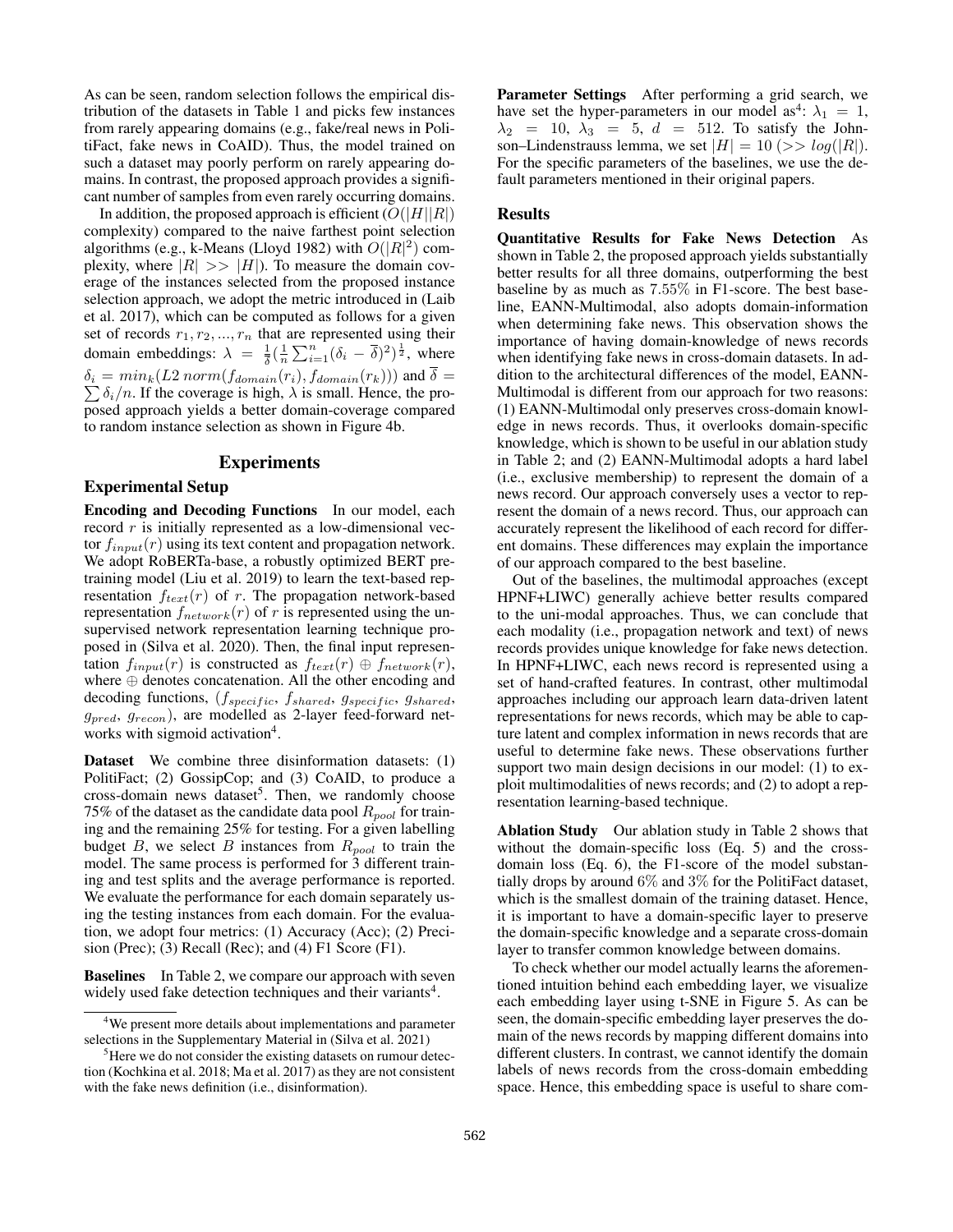| Method                                    | Type         |              | Politifact   |       |       | Gossipcop |       |       |       | CoAID |       |       |       |       |       |
|-------------------------------------------|--------------|--------------|--------------|-------|-------|-----------|-------|-------|-------|-------|-------|-------|-------|-------|-------|
|                                           |              | S            | M            | Acc   | Prec  | Rec       | F1    | Acc   | Prec  | Rec   | F1    | Acc   | Prec  | Rec   | F1    |
| LIWC (Pennebaker et al. 2015)             | $\checkmark$ |              |              | 0.488 | 0.680 | 0.565     | 0.432 | 0.662 | 0.550 | 0.516 | 0.472 | 0.903 | 0.586 | 0.531 | 0.538 |
| text-CNN $(Kim 2014)$                     | $\checkmark$ |              |              | 0.608 | 0.621 | 0.623     | 0.608 | 0.733 | 0.698 | 0.703 | 0.701 | 0.903 | 0.679 | 0.674 | 0.677 |
| HAN (Yang et al. 2016)                    | √            |              |              | 0.632 | 0.672 | 0.651     | 0.648 | 0.716 | 0.703 | 0.709 | 0.706 | 0.919 | 0.698 | 0.682 | 0.688 |
| EANN-Unimodal (Wang et al. 2018)          | $\checkmark$ |              |              | 0.794 | 0.811 | 0.790     | 0.791 | 0.765 | 0.732 | 0.738 | 0.734 | 0.925 | 0.842 | 0.763 | 0.792 |
| HPNF (Shu et al. 2020b)                   |              | $\checkmark$ |              | 0.697 | 0.692 | 0.683     | 0.687 | 0.721 | 0.703 | 0.689 | 0.695 | 0.902 | 0.652 | 0.693 | 0.672 |
| AE (Silva et al. 2020)                    |              | ✓            |              | 0.784 | 0.783 | 0.774     | 0.779 | 0.834 | 0.828 | 0.802 | 0.812 | 0.928 | 0.686 | 0.673 | 0.677 |
| HPNF + LIWC (Shu et al. 2020b)            |              |              | $\checkmark$ | 0.704 | 0.723 | 0.708     | 0.716 | 0.734 | 0.715 | 0.706 | 0.708 | 0.911 | 0.682 | 0.709 | 0.690 |
| SAFE (Zhou et al. 2020)                   |              |              |              | 0.793 | 0.782 | 0.771     | 0.775 | 0.831 | 0.822 | 0.798 | 0.806 | 0.931 | 0.754 | 0.744 | 0.748 |
| EANN-Multimodal (Wang et al. 2018)        |              |              |              | 0.804 | 0.808 | 0.794     | 0.798 | 0.836 | 0.812 | 0.815 | 0.813 | 0.944 | 0.849 | 0.803 | 0.808 |
| Our Approach ( $B = 100\%  R_{pool} $ )   |              |              | ✓            | 0.840 | 0.836 | 0.831     | 0.835 | 0.877 | 0.840 | 0.832 | 0.836 | 0.970 | 0.876 | 0.863 | 0.869 |
| Our Approach ( $B = 50\%  R_{pool} $ )    |              |              |              | 0.838 | 0.836 | 0.828     | 0.833 | 0.848 | 0.822 | 0.797 | 0.808 | 0.963 | 0.870 | 0.854 | 0.862 |
| Ablation Study ( $B = 100\%  R_{pool} $ ) |              |              |              |       |       |           |       |       |       |       |       |       |       |       |       |
| (-) Domain-shared loss                    |              |              | 0.823        | 0.821 | 0.812 | 0.815     | 0.864 | 0.832 | 0.828 | 0.829 | 0.956 | 0.857 | 0.861 | 0.858 |       |
| (-) Domain-specific loss                  |              |              | 0.792        | 0.800 | 0.783 | 0.786     | 0.858 | 0.832 | 0.821 | 0.828 | 0.934 | 0.850 | 0.857 | 0.853 |       |
| (-) Network modality                      |              |              | 0.816        | 0.815 | 0.817 | 0.815     | 0.765 | 0.749 | 0.745 | 0.746 | 0.945 | 0.803 | 0.855 | 0.827 |       |
| (-) Text modality                         |              |              |              | 0.804 | 0.798 | 0.793     | 0.795 | 0.837 | 0.835 | 0.815 | 0.817 | 0.932 | 0.711 | 0.704 | 0.707 |

Table 2: Results for fake news detection of different methods, which are classified under three categories: (1) text content-based approaches (T); (2) social context-based approaches (S); and (3) multimodal approaches (M).



Figure 5: t-SNE visualization of the (a) domain-specific and (b) cross-domain embeddding spaces.

mon knowledge between records from different domains.

Furthermore, we analyse the contribution of each modality. It can be seen that *network modality* is more useful to determine fake news in GossipCop, while *text modality* is the most informative one for CoAID. This observation further signifies the importance of multimodal approaches to train models that generalize for multiple domains.

Evaluation of LSH-based Instance Selection As shown in Table 2, our model outperforms the baselines even with a constrained budget  $B(50\%|R_{pool}|)$  to select training data using the LSH-based instance selection technique. To verify its significance further, Figure 6 compares the proposed LSH-based instance selection approach with random instance selection for different  $B$  values. The proposed approach substantially outperforms the random instance selection for the rarely-appearing or highly imbalanced domains. It increases F1-score by 24% for PolitiFact and 27% for CoAID, when  $B/|R_{pool}| = 0.1$ . This may be due to the ability of our approach to maximize the coverage of domains when selecting instances (see Figure 4), instead of biasing towards a domain with larger number of records.



Figure 6: F1-scores for the fake news detection task with different instance selection strategies.

## Conclusion

In this work, we proposed a novel fake news detection framework, which exploits domain-specific and crossdomain knowledge in news records to determine fake news from different domains. Also, we introduced a novel unsupervised approach to select informative instances for manual labelling from a large pool of unlabelled news records. The selected data pool is subsequently used to train a model that can perform equally for different domains. The integration of the aforementioned two contributions yields a model with low labelling budgets that outperforms existing fake news detection techniques by as much as 7.55% in F1-score.

For future work, we intend to extend our model as an online learning framework to determine fake news in a realworld news stream, which typically covers a large number of domains. This setting introduces new challenges such as capturing newly emerging domains and handling temporal changes in domains. Also, how to use the alignment in multimodal information to weakly guide the learning process of the proposed model is another interesting direction to explore, which may further reduce the labelling cost in a conventional supervised learning setting.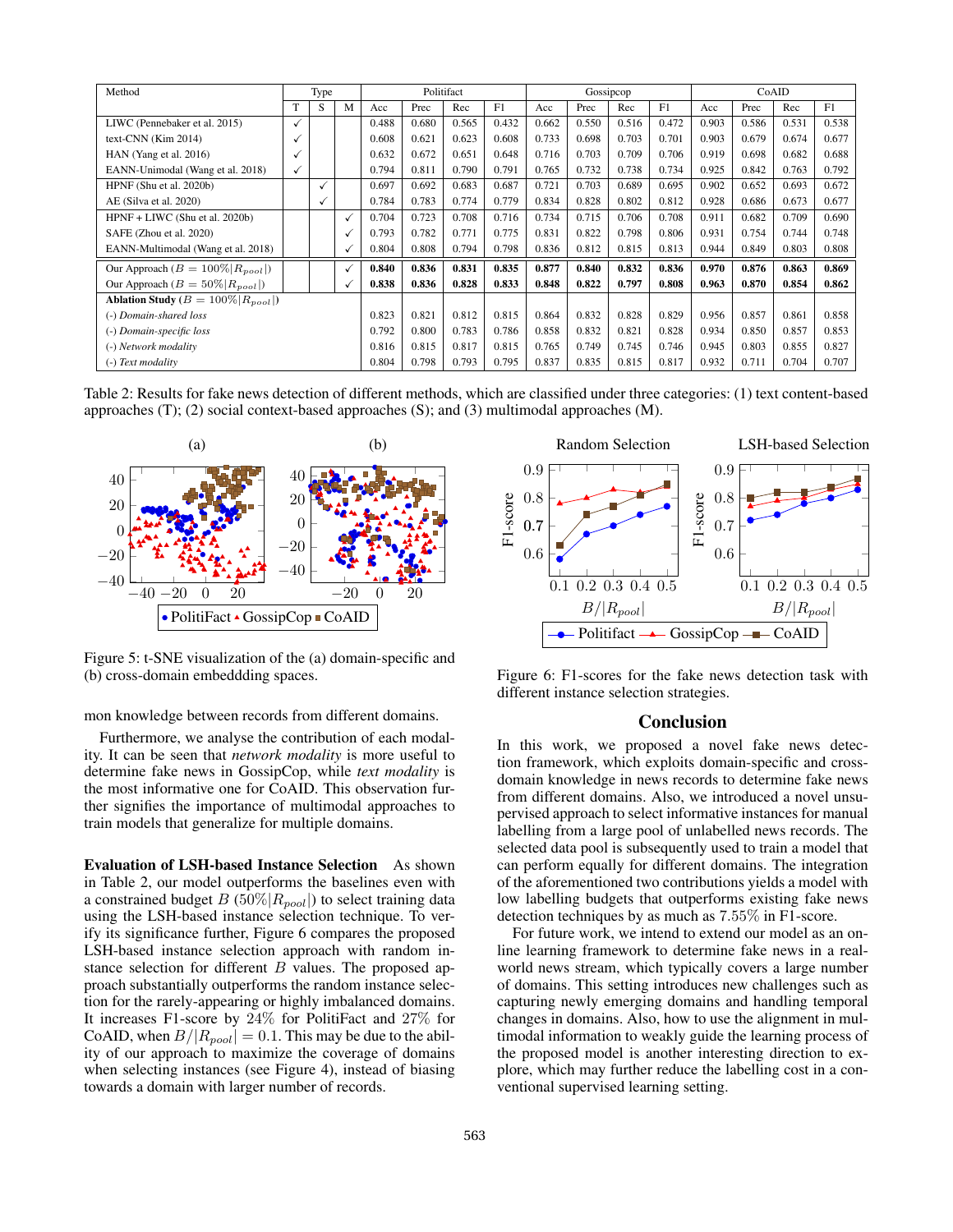# Acknowledgments

This research was financially supported by Melbourne Graduate Research Scholarship and Rowden White Scholarship. We would like to specially thank Yi Han for his insightful comments and suggestions for this work. We are also grateful for the time and effort of the reviewers in providing valuable feedback on our manuscript.

## References

Achlioptas, D. 2001. Database-friendly Random Projections. In *Proceedings of the ACM SIGMOD-SIGACT-SIGART Symposium on Principles of Database Systems*, 274–281.

Bhattacharjee, S. D.; Talukder, A.; and Balantrapu, B. V. 2017. Active Learning Based News Veracity Detection with Feature Weighting and Deep-shallow Fusion. In *Proceedings of the IEEE International Conference on Big Data (Big Data)*, 556–565.

Blondel, V. D.; Guillaume, J.-L.; Lambiotte, R.; and Lefebvre, E. 2008. Fast Unfolding of Communities in Large Networks. *Journal of Statistical Mechanics: Theory and Experiment* 2008(10).

Castelo, S.; Almeida, T.; Elghafari, A.; Santos, A.; Pham, K.; Nakamura, E.; and Freire, J. 2019. A Topic-agnostic Approach for Identifying Fake News Pages. In *Companion Proceedings of the World Wide Web Conference*, 975–980.

Chen, Z.; and Freire, J. 2020. Proactive Discovery of Fake News Domains from Real-Time Social Media Feeds. In *Companion Proceedings of the World Wide Web Conference*, 584–592.

Cui, L.; and Lee, D. 2020. CoAID: COVID-19 Healthcare Misinformation Dataset. *arXiv e-prints* arXiv:2006.00885.

Fortunato, S. 2010. Community Detection in Graphs. *Physics Reports* 486(3-5): 75–174.

Han, Y.; Karunasekera, S.; and Leckie, C. 2020. Graph Neural Networks with Continual Learning for Fake News Detection from Social Media. *arXiv e-prints* arXiv:12007.03316.

Hosseinimotlagh, S.; and Papalexakis, E. E. 2018. Unsupervised Content-based Identification of Fake News Articles with Tensor Decomposition Ensembles. In *Proceedings of the Workshop on Misinformation and Misbehavior Mining on the Web (MIS2)*.

Janicka, M.; Pszona, M.; and Wawer, A. 2019. Cross-Domain Failures of Fake News Detection. *Computacion y ´ Sistemas* 23(3).

Jin, Z.; Cao, J.; Guo, H.; Zhang, Y.; and Luo, J. 2017. Multimodal Fusion with Recurrent Neural Networks for Rumor Detection on Microblogs. In *Proceedings of the ACM International Conference on Multimedia*, 795–816.

Johnson, W. B.; and Lindenstrauss, J. 1984. Extensions of Lipschitz Mappings into a Hilbert Space. *Contemporary Mathematics* 26(189-206): 1.

Khattar, D.; Goud, J. S.; Gupta, M.; and Varma, V. 2019. Mvae: Multimodal Variational Autoencoder for Fake News Detection. In *Proceedings of The World Wide Web Conference*, 2915–2921.

Kim, Y. 2014. Convolutional Neural Networks for Sentence Classification. In *Proceedings of the Conference on Empirical Methods in Natural Language Processing*, 1746–1751.

Kirkpatrick, J.; Pascanu, R.; Rabinowitz, N.; Veness, J.; Desjardins, G.; Rusu, A. A.; Milan, K.; Quan, J.; Ramalho, T.; Grabska-Barwinska, A.; Hassabis, D.; Clopath, C.; Kumaran, D.; and Hadsell, R. 2017. Overcoming Catastrophic Forgetting in Neural Networks. *Proceedings of the National Academy of Sciences* 114(13): 3521.

Kochkina, E.; Liakata, M.; and Zubiaga, A. 2018. All-inone: Multi-task Learning for Rumour Verification. In *Proceedings of the International Conference on Computational Linguistics*, 3402–3413.

Laib, M.; and Kanevski, M. 2017. Unsupervised Feature Selection Based on Space Filling Concept. *arXiv preprint arXiv:1706.08894* .

Liu, Y.; Ott, M.; Goyal, N.; Du, J.; Joshi, M.; Chen, D.; Levy, O.; Lewis, M.; Zettlemoyer, L.; and Stoyanov, V. 2019. RoBERTa: A Robustly Optimized BERT Pretraining Approach. *arXiv e-prints* arXiv:1907.11692.

Liu, Y.; and Wu, Y.-f. B. 2018. Early Detection of Fake News on Social Media Through Propagation Path Classification with Recurrent and Convolutional Networks. In *Proceedings of the AAAI Conference on Artificial Intelligence*, 354–361.

Lloyd, S. 1982. Least Squares Quantization in PCM. *IEEE Transactions on Information Theory* 28(2): 129–137.

Lopez-Paz, D.; and Ranzato, M. 2017. Gradient Episodic Memory for Continual Learning. In *Proceedings of the Conference on Advances in Neural Information Processing Systems*, 6467–6476.

Ma, J.; Gao, W.; and Wong, K.-F. 2017. Detect Rumors in Microblog Posts Using Propagation Structure via Kernel Learning. In *Proceedings of the Annual Meeting of the Association for Computational Linguistics*, 708–717.

Maaten, L. v. d.; and Hinton, G. 2008. Visualizing Data using t-SNE. *Journal of Machine Learning Research* 9: 2579– 2605.

McPherson, M.; Smith-Lovin, L.; and Cook, J. M. 2001. Birds of a Feather: Homophily in Social Networks. *Annual Review of Sociology* 27(1): 415–444.

Monti, F.; Frasca, F.; Eynard, D.; Mannion, D.; and Bronstein, M. M. 2019. Fake News Detection on Social Media using Geometric Deep Learning. *arXiv e-prints* arXiv:1902.06673.

Pennebaker, J. W.; Boyd, R. L.; Jordan, K.; and Blackburn, K. 2015. The Development and Psychometric Properties of LIWC2015. Technical report. URL https://repositories.lib. utexas.edu/handle/2152/31333.

Pérez-Rosas, V.; Kleinberg, B.; Lefevre, A.; and Mihalcea, R. 2018. Automatic Detection of Fake News. In *Proceedings of the International Conference on Computational Linguistics*, 3391–3401.